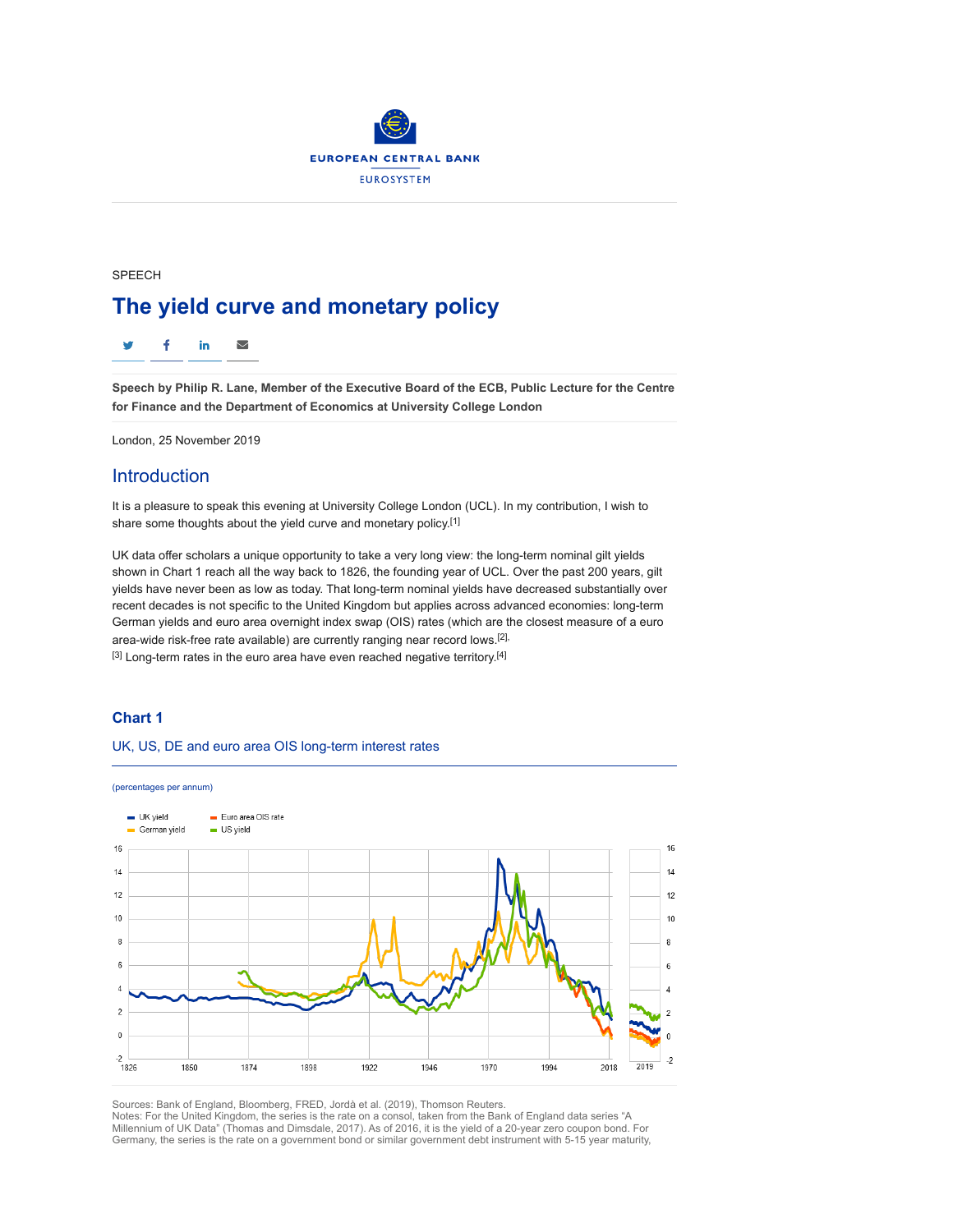derived from a variety of historical sources by Jordà et al. (2019). As of 1972, it is the ten-year German Bund rate. For the US, the series is the rate on government bonds with around ten-year maturity, provided by Jordà et al. (2019). As of 1960, it is the ten-year government bond rate. The euro area OIS rate is for ten-year maturity. Latest observation: 11 November 2019.

### Chart 2

#### Yield curve slope and recessions in the euro area

#### (percentage points)



Sources: CEPR, OECD, ECRI, Bundesbank, Thomson Reuters and ECB calculations.

Notes: The slope of the yield curve shown is the spread between ten-year and one-year OIS yields since 1999. Before 1999, the spread is based on German bond data. German data back to 1972 are computed by the Bundesbank using the method of Svensson. German data prior to 1972 are extrapolated backwards based on historical series of short and longterm yields provided by the OECD. Long-term OECD yields refer to yields on outstanding listed federal securities with residual maturities of over nine to ten years traded on the secondary market. Short-term OECD yields are usually either the three-month interbank offered rates applicable to loans between banks, or the rates associated with Treasury bills, certificates of deposit or comparable instruments of three-month maturity in each case. Euro area (as of 1999) and German (before 1999) recessions are identified, respectively, by the CEPR and the Economic Cycle Research Institute (ECRI), with the exception of the German recession at the beginning of the 1970s identified by the OECD composite leading indicators.

Latest observation: October 2019.

At the same time, despite the unprecedented low level of the yield curve, the fact that the slope of the euro area yield curve is fairly flat (but slightly positive) is not at all unusual from a historical perspective (see Chart 2).[5]

The yield curve is a central element in the transmission of monetary policy. Standard and non-standard monetary policy instruments affect the whole of the term structure, which in turn is a key determinant of the financing conditions of the economy. Some rates in the euro area economy – such as corporate bond rates or mortgage loan rates – are based on longer-term risk-free yields, while others – such as bank loan rates for firms – are mostly priced off shorter maturities.<sup>[6]</sup>

The financing conditions prevailing for firms and households in turn affect the level of economic activity and inflation.

While current monetary policy is an important factor affecting the yield curve, beliefs about future monetary policy and risk premia also play a role. In turn, these depend on a host of factors which determine the inflation or growth outlook of market participants and the evolution of risk premia. Accordingly, the yield curve plays a dual role for monetary policymakers: on the one hand, as a transmitter of monetary policy; on the other hand, as a source of information about the expectations and risk assessments of investors about the future macroeconomic environment and the future path for monetary policy.

### Response of the yield curve to monetary policy in normal times

Let me first revisit the benchmark case of how the yield curve reacts to the standard policy tool of variations in short-term interest rates. To this end, I will focus on a rate cut, in order to facilitate the comparison with a subsequent discussion of our unconventional monetary easing policies.

When measuring the effect of monetary policy on the yield curve, macroeconomists typically focus on monetary policy shocks: that is, surprise changes in the policy rate that occur independently of other structural shocks, such as innovations in aggregate demand or cost-push shocks. Since monetary policy decisions respond to these other shocks, naive calculations of the co-variation between monetary policy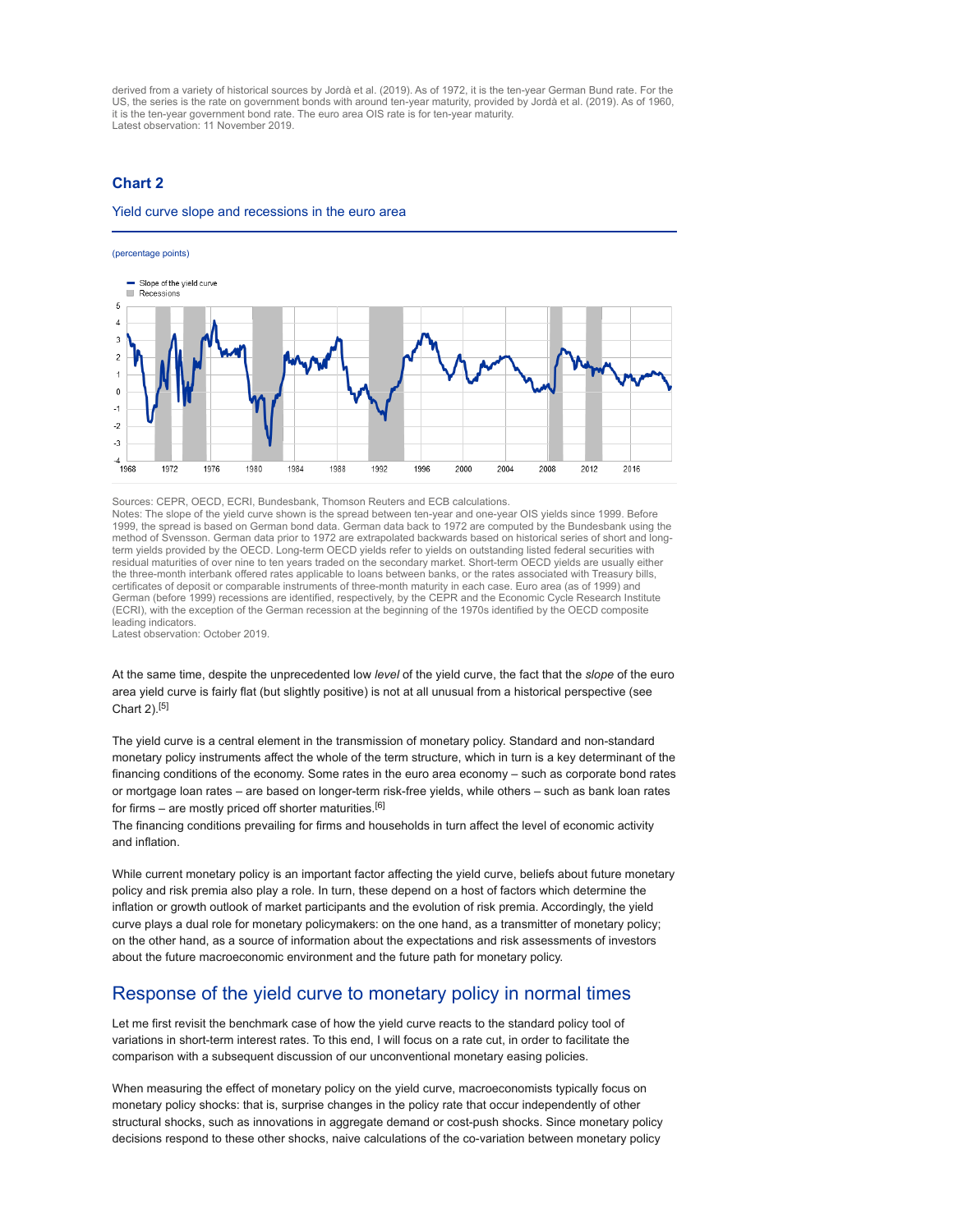and the yield curve cannot distinguish the contribution of monetary policy from the impact of the underlying structural shocks. Accordingly, the independent role of monetary policy is revealed by focusing on the surprise element in monetary policy decisions, and there is a buoyant literature trying to identify these shocks and measure their impact on the yield curve and the economy.

While earlier studies focused on the effect of contemporaneous rate surprises, more recent papers account for the fact that monetary policy decisions have typically been accompanied by explicit (or at least perceived) central bank communication on the future course of policy rates. Accordingly, the literature has started to distinguish between "rate surprises" and "path surprises" (or surprise changes to the forward guidance on future rates).[7]

As was true for the earlier literature focusing on standard rate cuts, identification is a challenge: researchers need to separate rate surprises from path surprises and tell both apart from other structural shocks occurring at the same time.

Recent research involving ECB economists has used high-frequency movements in financial market variables to disentangle various types of monetary policy surprises affecting the yield curve during ECB press conferences: the impact of each type of surprise can be parsimoniously described by its "footprint" on the term structure (Chart 3).<sup>[8]</sup>

A standard rate cut primarily affects the short end of the curve, while the impact peters out monotonically across the curve (Chart 3, left panel). By contrast, an innovation in the forward guidance on interest rates has a hump-shaped effect on the curve and exerts its maximum effect at a maturity of around two years (Chart 3, right panel).

### Chart 3

Estimated effect of standard policy rate surprise (left-hand side) and rate path surprise (righthand side) on the euro area OIS curve



Sources: Based on Altavilla et al. (forthcoming).

Notes: The surprise impact is normalised to 10 basis points for the six-month (LHS) and two-year maturity (RHS), respectively.

An instructive way to rationalise those patterns is by reference to the expectations hypothesis of the term structure, according to which the long-term rate on a bond equals the average of short-term rates expected to prevail over the maturity of the bond. Under this assumption, a contemporaneous surprise in the shortterm rate influences the short end of the curve one for one, while long rates will typically be affected less than one for one.[9]

By comparison, a forward guidance surprise can be interpreted as leaving the current rate untouched while affecting the short-term interest rate path in the near and medium term. Taking an average over such an expected rate path gives rise to the observed hump-shaped footprint.

However, simple versions of the expectations hypothesis find little support in the data. Besides the average of expected short-term rates (the "expectations component"), long-term bond rates typically contain term premia, which are time-varying. In a nutshell, term premia are an average of expected excess returns over the lifetime of the bond, where the excess return measures the return from investing in a longterm bond over a short time period in excess of the risk-free short-term rate prevailing over that period.[10]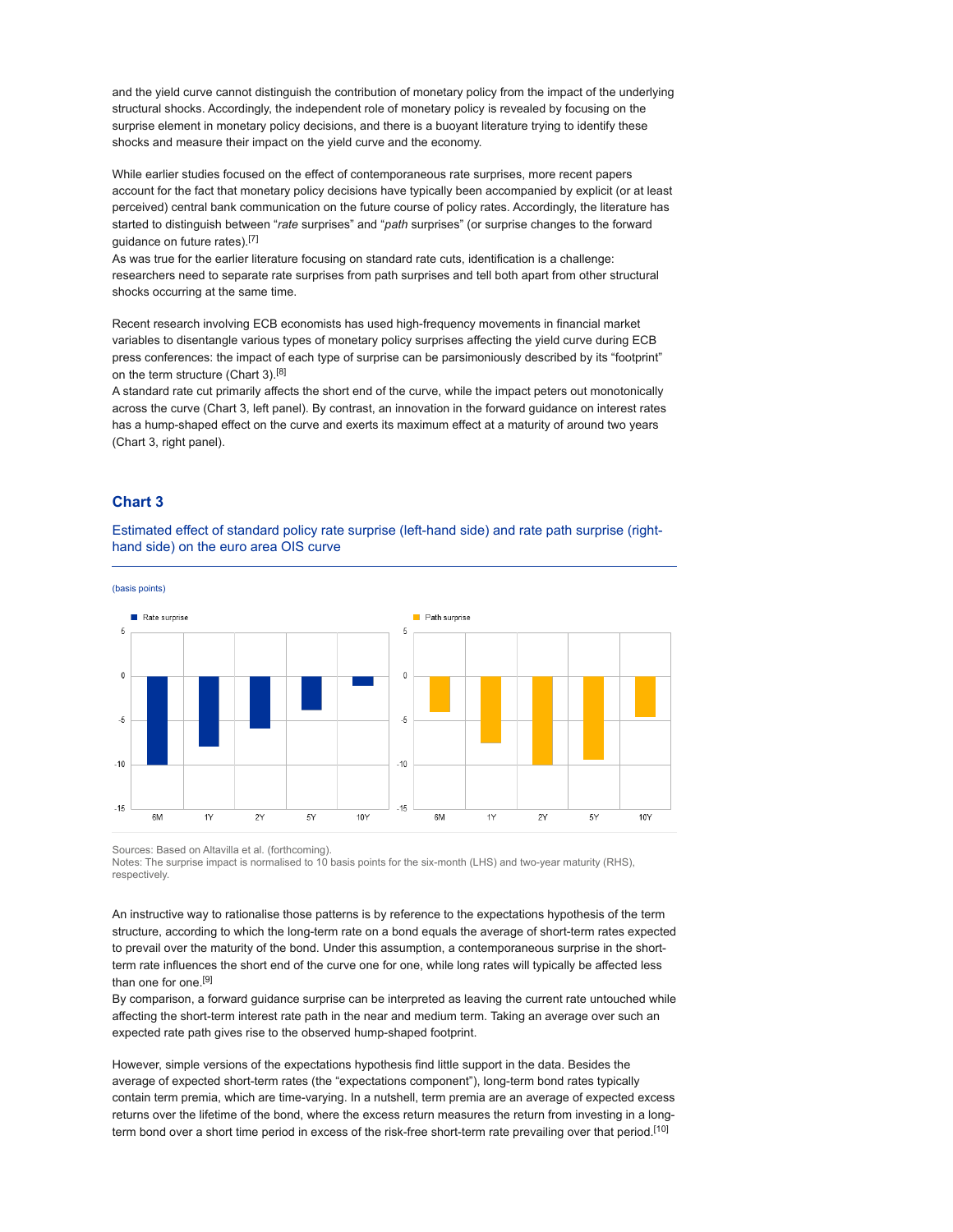Accordingly, term premia reflect both the riskiness of long-term bonds and the compensation required by investors for that risk. Abstracting from credit and liquidity risk, the most prevalent source of risk for longterm debt is duration risk: that is, the sensitivity of the bond price to changes in the yield curve. I will come back to this when discussing the duration channel of large-scale central bank asset purchases.[11]

Monetary policy exerts its effects on the yield curve not only through pure rate expectations but also through term premia. Chart 4 shows a model-based estimate of the yield curve response to a change in policy rates for the euro area.[12]

The surprise used here is a combination of what I previously described as a pure rate surprise and a forward guidance surprise. It therefore affects yields across all maturities. While Chart 4 shows that changes in rate expectations explain the bulk of the yield curve response, part of it is attributable to changes in term premia.

### Chart 4

Instantaneous impact of conventional policy surprise on expectations and term premia



#### Source: ECB calculations.

Notes: The chart depicts the instantaneous impact of a conventional monetary policy surprise on the yield curve and its components. The policy surprise is identified through high-frequency changes in the common component of a set of euro area short-term interest rates of maturities up to one year. The surprise (normalised so that the one-month rate is reduced by 10 basis points) thus captures effects beyond a pure target rate surprise. These effects may be interpreted as a signalling element of conventional monetary policy. The impact is computed on the basis of a shadow-rate term structure<br>model following Geiger and Schupp (2018). Estimates are based on a sample ending in June 2014 in order interference with the period of negative policy rates and asset purchases.

Some studies have looked at specific channels by which term premia help explain certain yield curve phenomena that can hardly be reconciled by the expectations hypothesis alone. For instance, Hanson and Stein (2015) observe that monetary policy rate decreases tend to coincide with surprisingly strong reactions in long-term forward rates.[13]

One way to explain this pattern is by assuming that there may be "yield-oriented investors" in the market who do not trade based on forward-looking risk-return optimisation but rather react to changes in current yields. Those players may try to reallocate their portfolios in response to the policy-induced short rate decline in order to keep their average portfolio yields constant. Their increased demand for longer-term bonds will then increase bond prices and decrease term premia. This term premium compression will come on top of the decline in rate expectations and thus amplify the overall effect of a cut in short-term rates.

While this is one promising way to rationalise term premium responses to a monetary policy rate change, overall, our understanding of the interaction between monetary policy and term premia is still very limited. Take, for instance, the standard workhorse dynamic stochastic general equilibrium (DSGE) models commonly used by central bankers. Such models tend to abstract from the maturity structure of interest rates and the impact of term premia, especially in their commonly used linearised versions.

So far, we have seen the typical reaction of the yield curve to rate cuts in normal times: first, a reduction of the policy rate tends to lower and steepen the yield curve as short-term maturities decrease by more than their long-term counterparts; second, in addition to actual rate changes, communication about future rates influences the curve so that intermediate maturities react most strongly; and third, the transmission of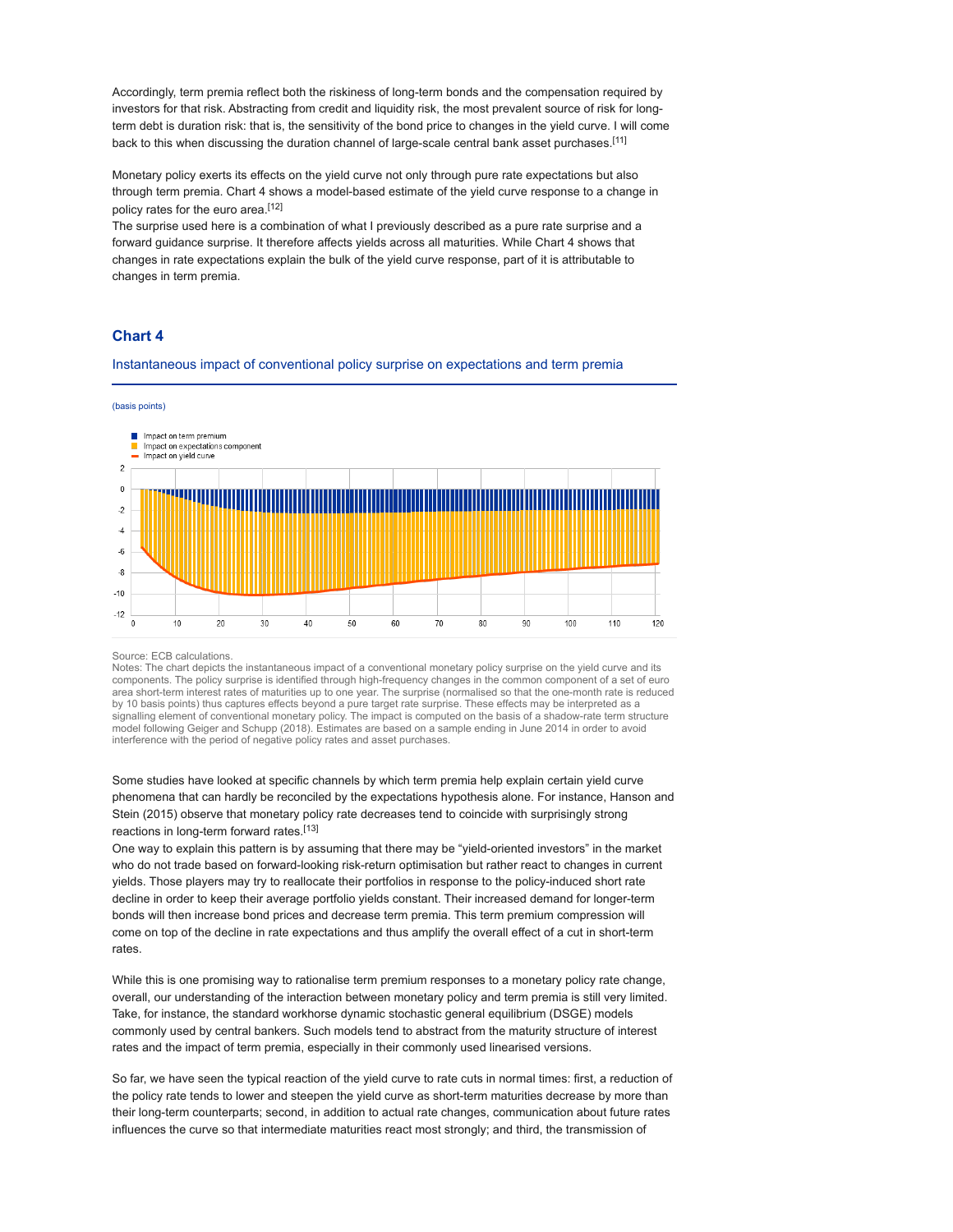monetary policy action and communication on short rates to long rates not only works through rate expectations but also through term premia.

## Assessing the impact of non-standard monetary policy on the yield curve

### The transmission of negative rates to the yield curve

Turning to non-standard policy, let me start with negative interest rates. Chart 5 shows the characteristic footprint of a cut in the policy rate – in negative territory – on the yield curve. It is constructed on the basis of high-frequency financial market information in the same way as Chart 3. There is a clear difference: compared with standard rate cuts in positive territory, rate cuts in negative territory have had a stronger effect further out along the yield curve.

### Chart 5

(basis points)

Estimated effect of policy rate (deposit facility rate) cut in negative territory on the OIS curve



Sources: Based on Altavilla et al. (forthcoming).

Notes: Surprise impact normalised to 10 basis points for the six-month maturity.

Why do we see a stronger effect on longer maturities when the rate cut takes place in negative territory?

One factor here is that cuts in negative territory were often accompanied by communication or at least market perceptions that the ECB was willing to lower the negative rate even further, if warranted by subsequent economic conditions. As a case in point, for the final two of the last five rate cuts, the introductory statement at the press conference clarified that the ECB's Governing Council "expects the key ECB interest rates to remain at present or lower levels". This type of communication about the scope of negative rates can provide accommodation even in the absence of actual rate cuts. This mechanism adds another dimension to the standard channels of rate forward guidance.

Let me elaborate on this point. Consider the situation in which the central bank is perceived to be constrained by the zero lower bound. Guided by an understanding of the central bank's reaction function and a depressed macroeconomic outlook, markets may think that in one year's time, the central bank would like to set negative rates with positive probability but that, if constrained by the zero lower bound, the best the central bank can do in those states of the world is to keep rates at zero. In technical terms: the presence of the lower bound induces a censored distribution for future short rates. This in turn biases upwards the expectations of future short-term rates and hence steepens the whole term structure.[14] Communicating about a decrease in the lower bound makes rates possible that were previously perceived to be infeasible and, ceteris paribus, decreases expected future rates. By this reasoning, the lower bound itself – that is, the extent to which the central bank is willing to go negative if needed – becomes a policy parameter.[15]

Another potential way in which rate decreases in negative territory may have a more distinct effect is the accentuation of yield-seeking investor behaviour as in the Hanson-Stein setting that I described earlier.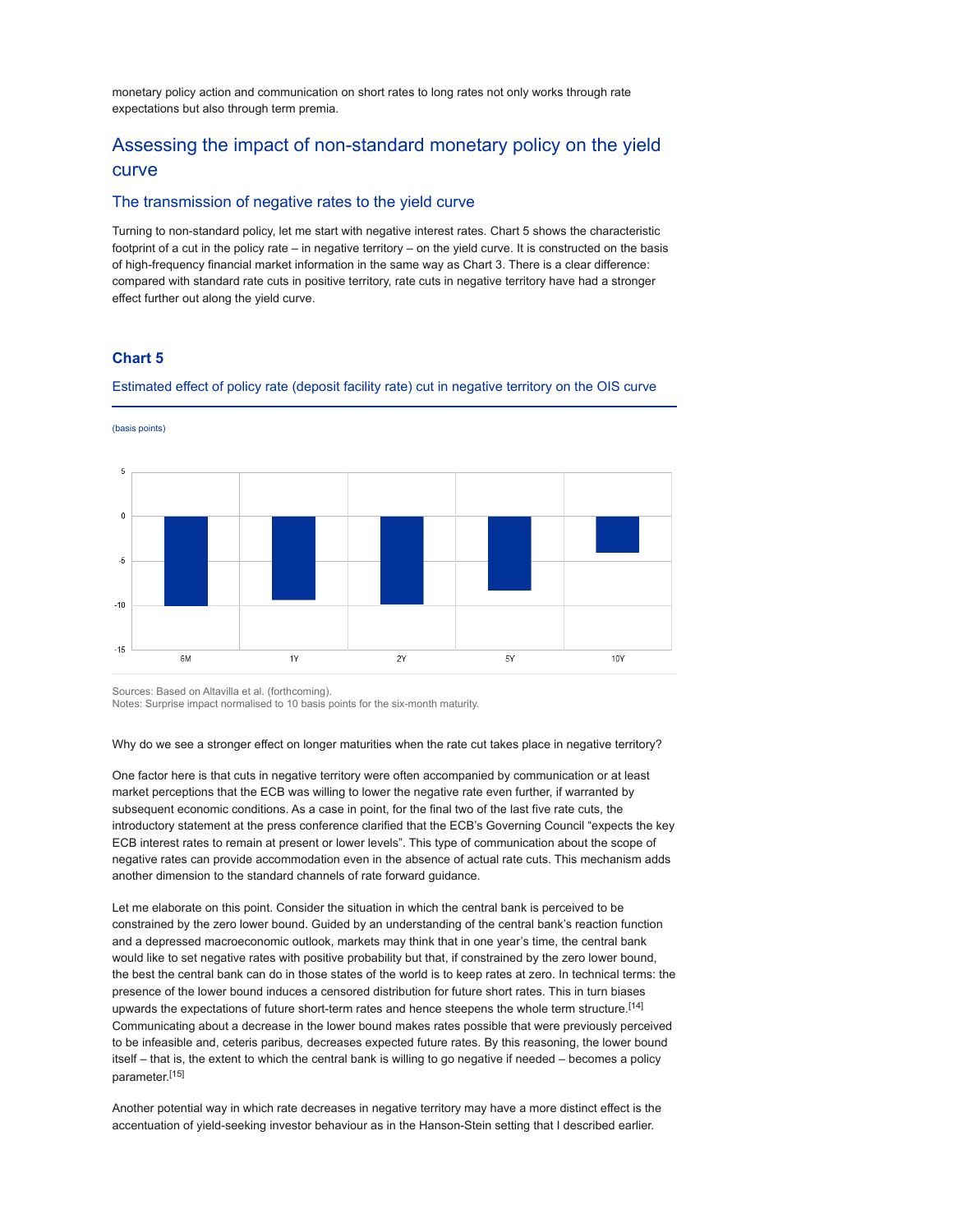Those financial market participants that have a strong aversion to negative rates on short-term assets or an institutional need to avoid them altogether would seek to climb up the maturity ladder. This increased demand for longer-term debt would increase prices and decrease term premia. That is, the rate cut in negative territory would lead to a more accentuated search for yield that could amplify the yield curve reaction compared with what is observed on average in positive territory.

Through a similar mechanism negative rate policy can also be seen as complementary to our bond purchase programme (whose impact on the yield curve I will discuss in more detail later on).[16] In particular, the negative deposit rate reinforces the incentive of banks to actively seek higher-return alternatives rather than passively absorbing the excess liquidity created by quantitative easing.<sup>[17]</sup>

Finally, the negative interest rate policy also reinforces our targeted long-term refinancing operations (TLTROs).[18]

Under the TLTROs, banks can refinance with the ECB at very favourable conditions: under the second and third wave of that programme (TLTRO II and III), borrowing rates in the TLTROs can be as low as the deposit facility rate (which is negative) if lending volume targets are met. Accordingly, the presence of negative rates provides a strong incentive for banks to participate in the TLTROs, which support credit provision to the real economy at attractive conditions.

### The transmission of asset purchases to the yield curve

Let me now turn to large-scale asset purchases, including our own asset purchase programme (APP). There is a wide array of studies quantifying the effects of various forms of asset purchases on financial markets and macroeconomic variables. Results vary regarding the quantitative impact but there is a broad consensus that central bank asset purchases lead to a flattening of the curve, since the yields of longerterm bonds tend to decline by more than those of short-term bonds.

A first look at the stylised facts using the same approach that I outlined earlier confirms this pattern for the euro area. Extracting a quantitative easing factor from high-frequency interest rates and other financial market data confirms that news about ECB asset purchases had yield compression and flattening effects on the term structure, as shown in Chart 6.

### Chart 6

#### Estimated effect of quantitative easing surprise on the OIS curve

(basis points)



Sources: Based on Altavilla et al. (forthcoming).

Notes: Surprise impact normalised to 10 basis points for the ten-year maturity.

The academic literature distinguishes broadly between two channels through which this policy works: signalling and portfolio rebalancing.<sup>[19]</sup>

Under the signalling channel, central bank asset purchases serve as a commitment device to keep policy rates at low levels for an extended period of time. Under the portfolio rebalancing channel, the central bank's withdrawal of net bond supply from the market induces investors to reshuffle their portfolios, and these changes in demand-supply constellations affect bond prices and yields.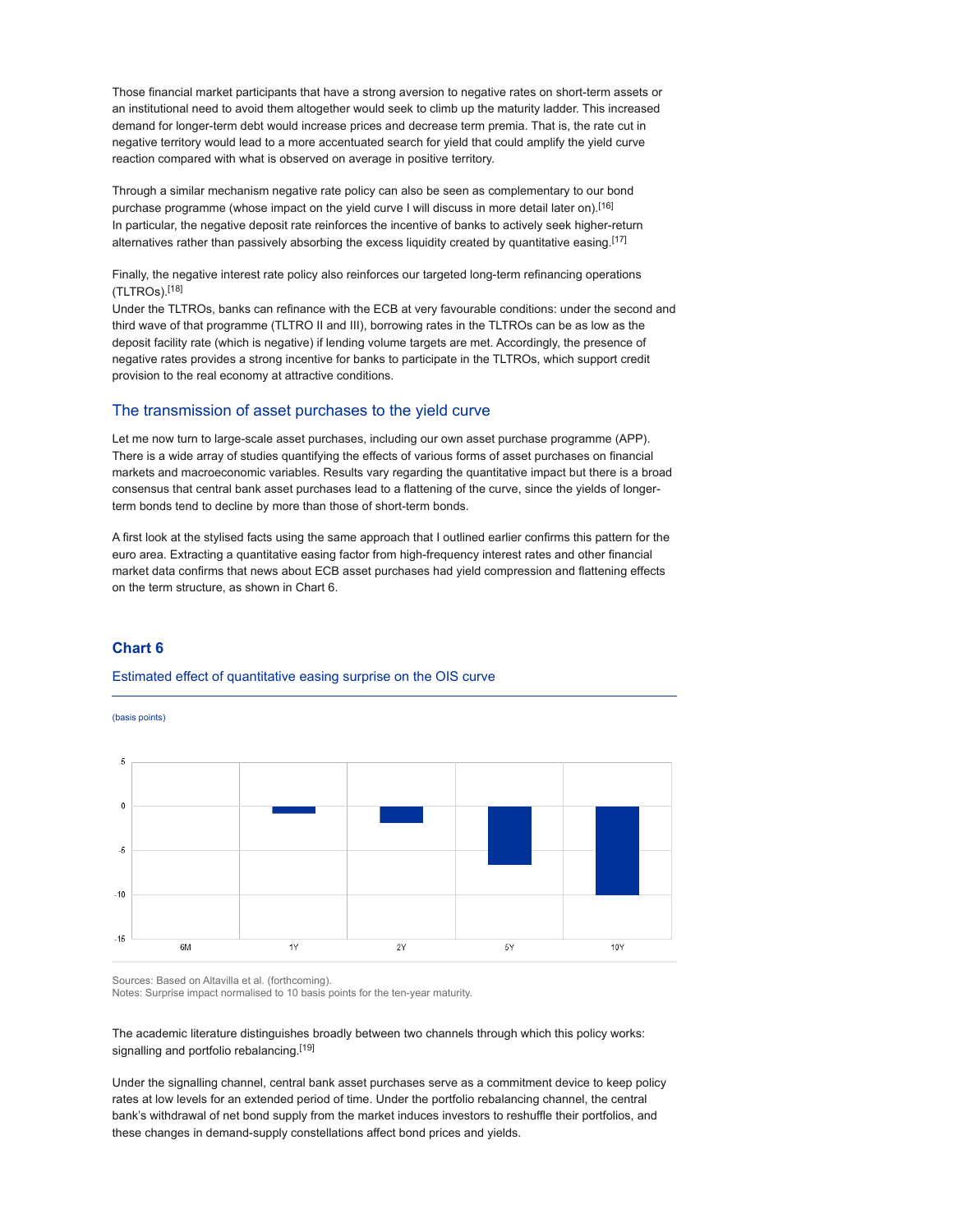Under the signalling channel, the expectations component of bond yields decreases upon news about asset purchases, whereas under the portfolio rebalancing channel, the term premium component is compressed. The expectations and the term premium components cannot be observed separately. Econometric modelling is required to discriminate between the two components and provide a deeper understanding of the transmission channels of asset purchases.

An important episode studied by ECB researchers is the period before the announcement of the APP in January 2015. Between summer 2014 and the official announcement, some events reinforced the view of market participants that ECB government bond purchases were likely to start in the near future. The events examined by ECB staff occurred between the Governing Council meetings on 3 September 2014 and 22 January 2015, the day when the ECB announced the APP.[20] Cumulating across these events, the long-term Bund rate declined by 30 basis points. This is the bar that you see on the left in Chart 7. With the help of an econometric term structure model, ECB staff have decomposed that change into the contribution of changes in average short rate expectations and the term premium.<sup>[21]</sup> Chart 7 shows that it is the term premium that accounts for essentially the entire decline in yields. On the day of the APP announcement itself (22 January 2015), the ten-year Bund rate decreased by 15 basis points, which is one of the largest daily declines in Bund yields since the inception of the euro. The second bar in Chart 7 also shows that the observed yield compression can be explained exclusively by the term premium.[22]

### Chart 7

#### Decomposed changes in ten-year Bund yields



Sources: Based on Lemke and Werner (forthcoming).

Notes: Based on an affine term structure model, the bars shows the decomposed change of the ten-year Bund yield over the indicated horizons: left bar corresponds to cumulated one-day changes associated with APP-related ECB communication between summer 2014 and 22 January 2015. The other two bars correspond to a one-day change for the indicated date.

So staff analysis suggests that, at least initially, growing expectations of the imminent start of the APP were primarily reflected in a compression of the term premium.[23]

One way in which the portfolio rebalancing channel may affect bond yields is through a direct impact on demand and supply conditions in the maturity segment in which we purchase. For instance, buying a French eight-year bond decreases the supply of that bond available in the market. For given demand, this drives up the price of the bond and compresses its yield. Securities of similar maturity are close substitutes, so their yield would also be affected, but those with very short and much longer maturities would not be greatly affected. This is why this channel is often referred to as the "local supply channel".

Another way in which the portfolio rebalancing channel is set in motion is through duration extraction.<sup>[24]</sup> The formalisation of this idea is based on prominent work by Vayanos and Vila (2009).[25] Let me just give you the basic mechanism. Going back to my previous example, under the duration extraction channel, the purchase of a French bond not only affects demand and supply locally but also reduces the aggregate risk to be borne by market participants. This leads price-sensitive investors to re-adjust their bond portfolio across maturities given their overall risk-bearing capacity. In terms of asset pricing terminology, central bank bond purchases decrease the market price of duration risk (the expected excess return on a long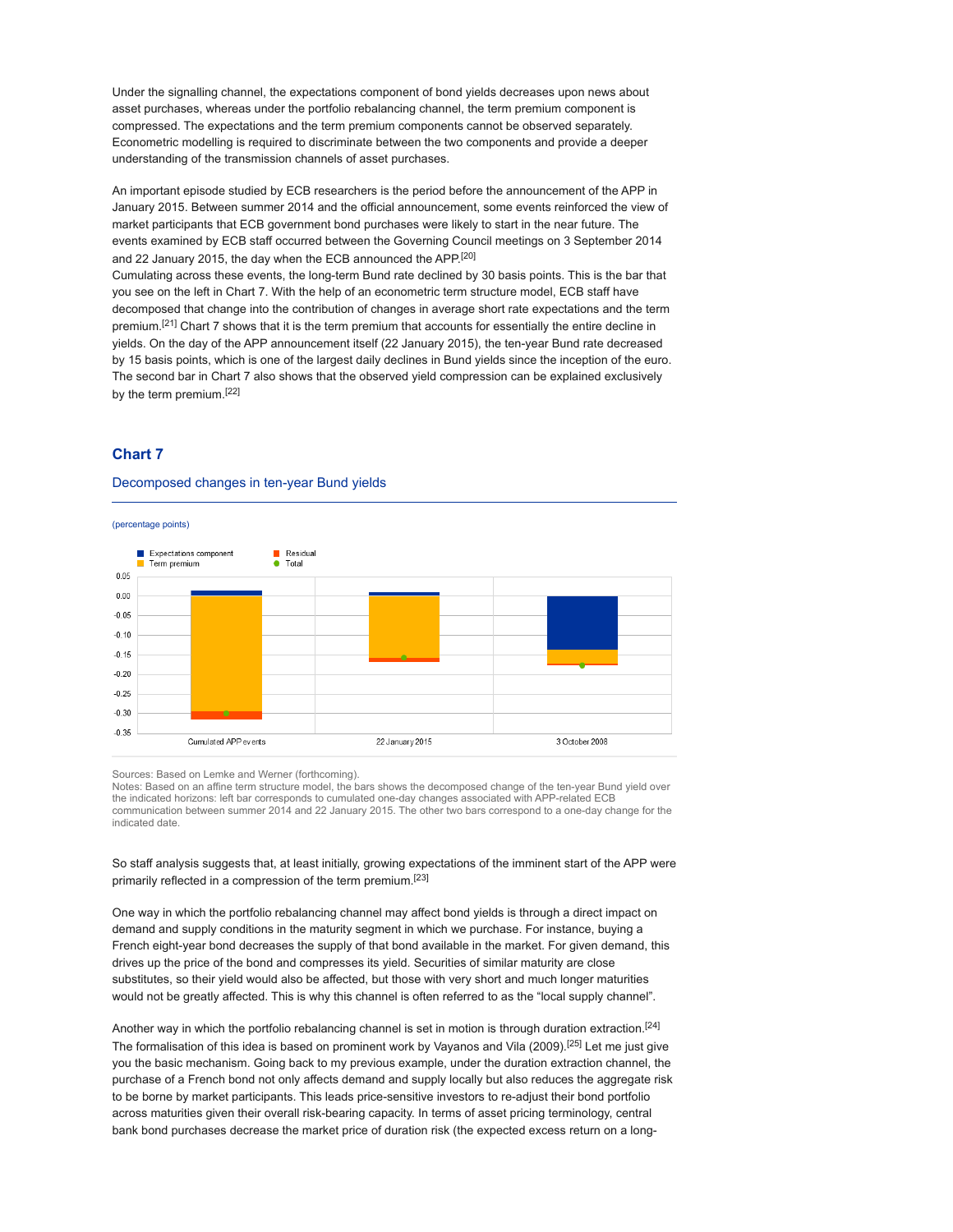term bond per unit of risk). As I explained earlier, excess returns constitute the term premium component of long-term bond yields, so term premia and overall bond yields decline.

An important implication of the duration channel is that it is not purchase flows that matter, but rather the stock of assets that the central bank is expected to hold on its balance sheet.[26] For instance, if the central bank announces a longer reinvestment horizon, it means that more duration risk is expected to be withdrawn from the market over a longer interval. The duration withdrawal leads to declining expected excess returns in the future. But those future excess returns are part of the current term premium embedded in a long-term bond. It follows that a longer reinvestment period in the future helps keep bond yields at low levels now.

Similar to analysis that accompanied the asset purchases of the Federal Reserve, ECB economists have quantified the effect of our asset purchases on the yield curve.[27]

Based on a term structure model that incorporates the duration extraction channel that I just explained, Chart 8 shows estimates of how much the APP has compressed the yield curve in the euro area at different points in time.

### Chart 8

#### APP impact on the euro area sovereign term structure





Sources: ECB, based on Eser et al. (2019).

Notes: The figure shows by how much the term premium component of euro area sovereign yields (weighted average of Germany, France, Italy and Spain) with maturities of one to ten years is estimated to be compressed due to the APP through the duration channel at three dates: the announcement of the APP (Jan 2015), the extension of the programme in June 2018, and the announcement of the restart of net purchases in September 2019.

### Chart 9

### APP impact on ten-year euro area sovereign yield over time

(basis points)

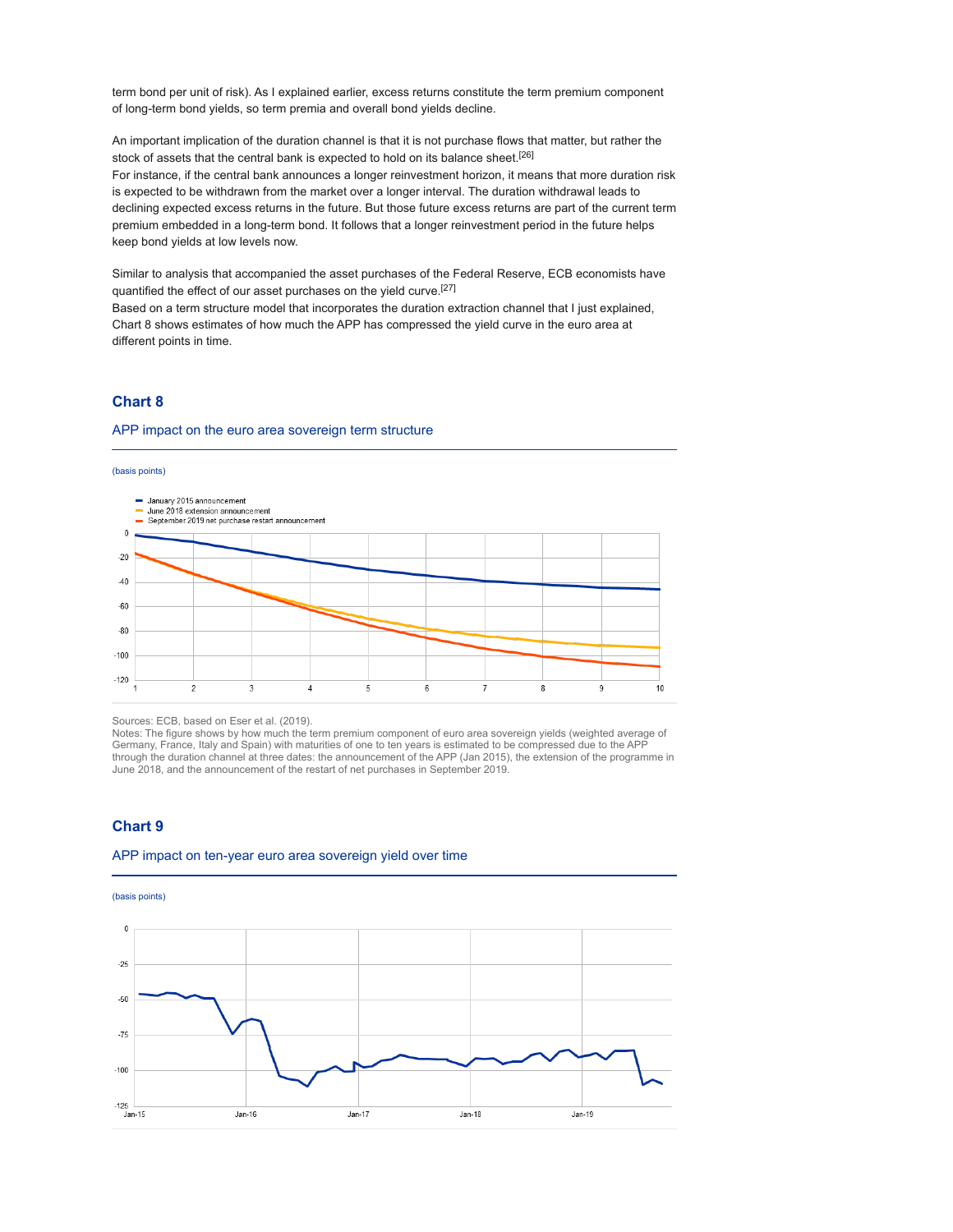Sources: ECB, based on Eser et al. (2019).

Notes: Evolution of the APP impact on the ten-year synthetic sovereign yield (weighted average of Germany, France, Italy, Spain). The impact is derived on the basis of an arbitrage-free affine model of the term structure with a quantity factor (see Eser et al. 2019). Latest observation: September 2019.

The first point is January 2015 when the ECB had just announced that it would start purchases in the following March at a rate of €60 billion per month, intended to run until September of the following year. According to ECB staff estimates, the anticipation of the purchases, the associated balance sheet accumulation of the ECB and, as a flip side of the coin, the expected duration extraction were associated with a term premium compression of almost 50 basis points for the ten-year maturity. For shorter-term bonds the effects are lower, such that the expectation of asset purchases is estimated to have led to a flattening of the curve. Moreover, by virtue of the stock effect, the yield compression was expected to be long-lasting and to halve only after five years.

Owing to changes in macroeconomic conditions and the need to adapt the monetary policy response, several recalibrations were made to the APP.<sup>[28]</sup>

Accordingly, as is shown in Chart 9, the contemporaneous term premium impact changed over time, reaching its maximum of more than 100 basis points in mid-2016, when markets were expecting a significant expansion of the APP in light of increased uncertainty induced by the Brexit referendum outcome. When the end of net purchases was announced in June 2018, the impact on ten-year sovereign bond yields was estimated to be around 90 basis points. The additional duration extraction associated with the renewed net purchases that started this month has contributed to a further compression of the term premium. Currently, staff estimate the euro area sovereign ten-year rate to be more than 100 basis points lower than in a counterfactual where the APP never happened, and the curve to be distinctly flatter (see again Chart 8).

Finally, there are also complementarities between the APP and other instruments, which I will briefly summarise.[29]

First, the APP helps maintain the excess liquidity conditions that keep the euro short-term rate (€STR), the interbank overnight rate in the euro area, near the ECB's deposit facility rate, which in turn contributes to avoiding undesirable bouts of interest rate volatility. Second, as an immediate consequence of the induced tight link between the deposit facility rate and the €STR, our forward guidance on the official ECB rate will effectively be mapped directly onto expectations of the market-relevant €STR. And third, capital gains for bond-holding banks can free up balance sheet capacity that banks can redeploy to generate commercial loans under the TLTRO scheme.

### Summary of the yield curve effects of the ECB's non-standard policies

Putting several pieces of analysis together, ECB economists have come up with the following summary assessment of how the various non-standard policy measures since 2014 have affected the yield curve.

### Chart 10

Compression of euro area sovereign yield curve due to ECB's non-standard measures

(percentage points)



Sources: Based on Rostagno et al. (2019).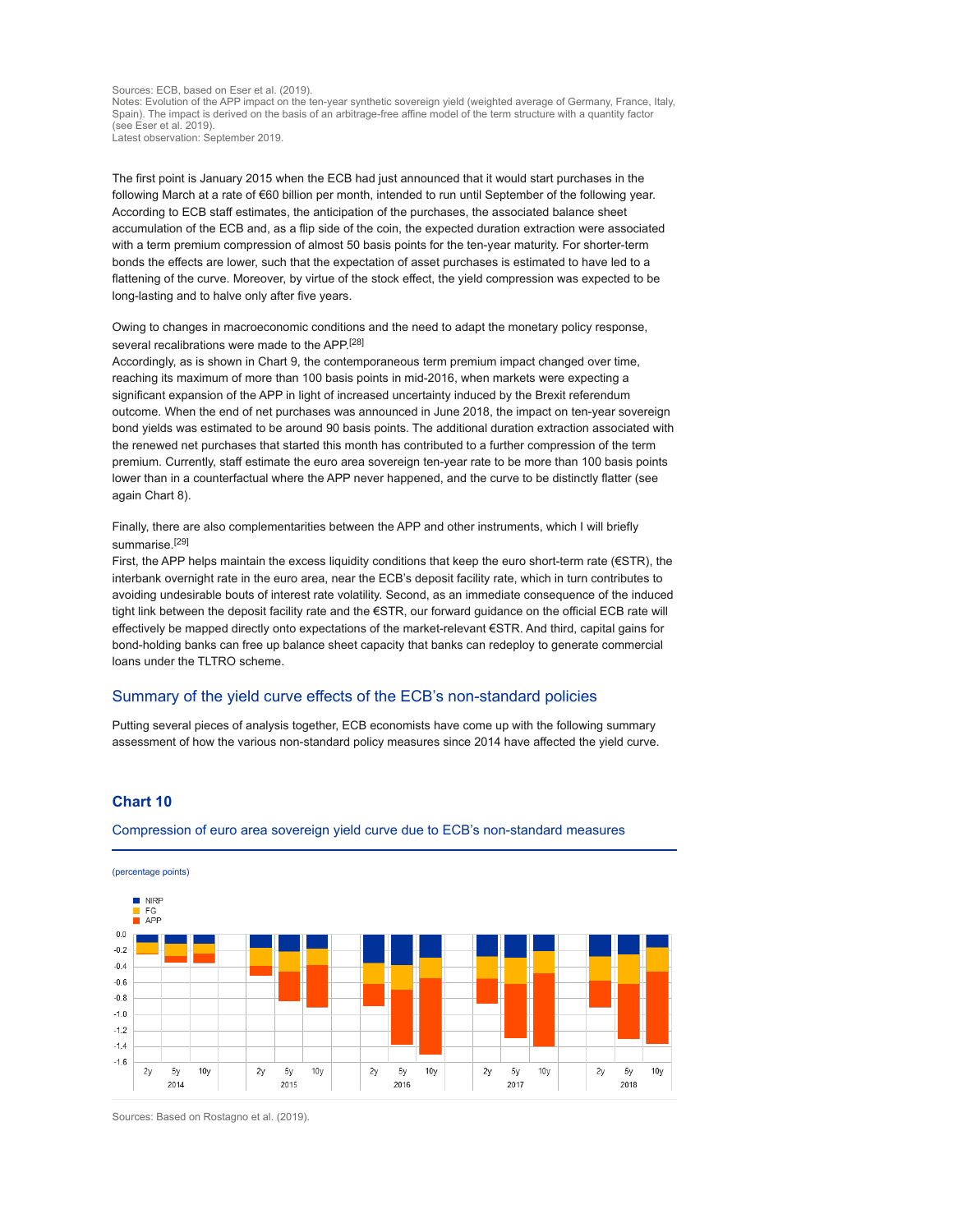Notes: The chart illustrates the contribution of individual measures. The results are based on a Bayesian vector autoregression. The impact of NIRP (negative interest rate policy) and FG (forward guidance) on sovereign yields works via the short-term rate and the OIS forward curve, and the impact of the APP operates via term premia.

As we see in Chart 10, covering the annual averages from 2014 to 2018, the APP accounted for the bulk of the estimated yield compression at the long end of the curve. Negative interest rates and forward guidance, by contrast, account for the lion's share at the short end of the curve. Overall, taking the APP, negative rates and rate forward guidance together, ten-year sovereign bond yields would have been almost 1.4 percentage points higher in 2018 without those measures. These yield compressions have been transmitted further to an easing of financing conditions for non-financial corporations and households.[30]

### Interpreting signals from a flattening curve under central bank asset purchases

The significant effect that our monetary policy had on the yield curve helped to improve financing conditions and ease the monetary policy stance. At the same time, the strong impact of our own policy makes it more difficult to read the information that the yield curve may incorporate regarding the outlook for the economy. An important and currently relevant example is the question as to what extent a flattening yield curve signals a weakening of the economic outlook.

There has been a considerable body of literature devoted to this question. An important strand focuses on the negative correlation between the slope of the yield curve and the probability of future recessions, and the possible economic mechanisms underlying such a pattern. I will just briefly highlight how important it is to take our own action into account when interpreting the signals reflected in the yield curve.

For the euro area, and for Germany over earlier years, we see indeed the regularity that recessions tend to have been preceded by a flattening yield curve (see Chart 2 again). A recent paper examines how economists and commentators, when confronted with a flattening curve in the past, often argued that "this time is different".[31]

That is, they claimed that special factors were contributing to the flatter curve and that these compromised the standard interpretation of the curve as a harbinger of recession.

As I mentioned at the beginning, the current euro area yield curve is indeed quite flat from a historical perspective, with the spread between ten-year and one-year yields amounting to about 30 basis points, which is around 1 percentage point lower than on average.<sup>[32]</sup>

I will certainly not make a binary statement on whether this time is different. In particular, a sound assessment of the future growth outlook should be based on a wide range of indicators and models, rather than the yield curve alone. Moreover, there are two further issues to consider.

First, the current flattening of the curve has mainly been induced by the long end of the curve coming down, rather than by the short end coming up. This constellation is different from previous episodes of yield curve inversion, as is shown in Chart 11. Hence, the inversion of the yield curve observed this time is not occurring in a context of monetary policy contraction raising the short end of the curve.

### Chart 11

Decomposition of change in the slope of the yield curve

(percentage points)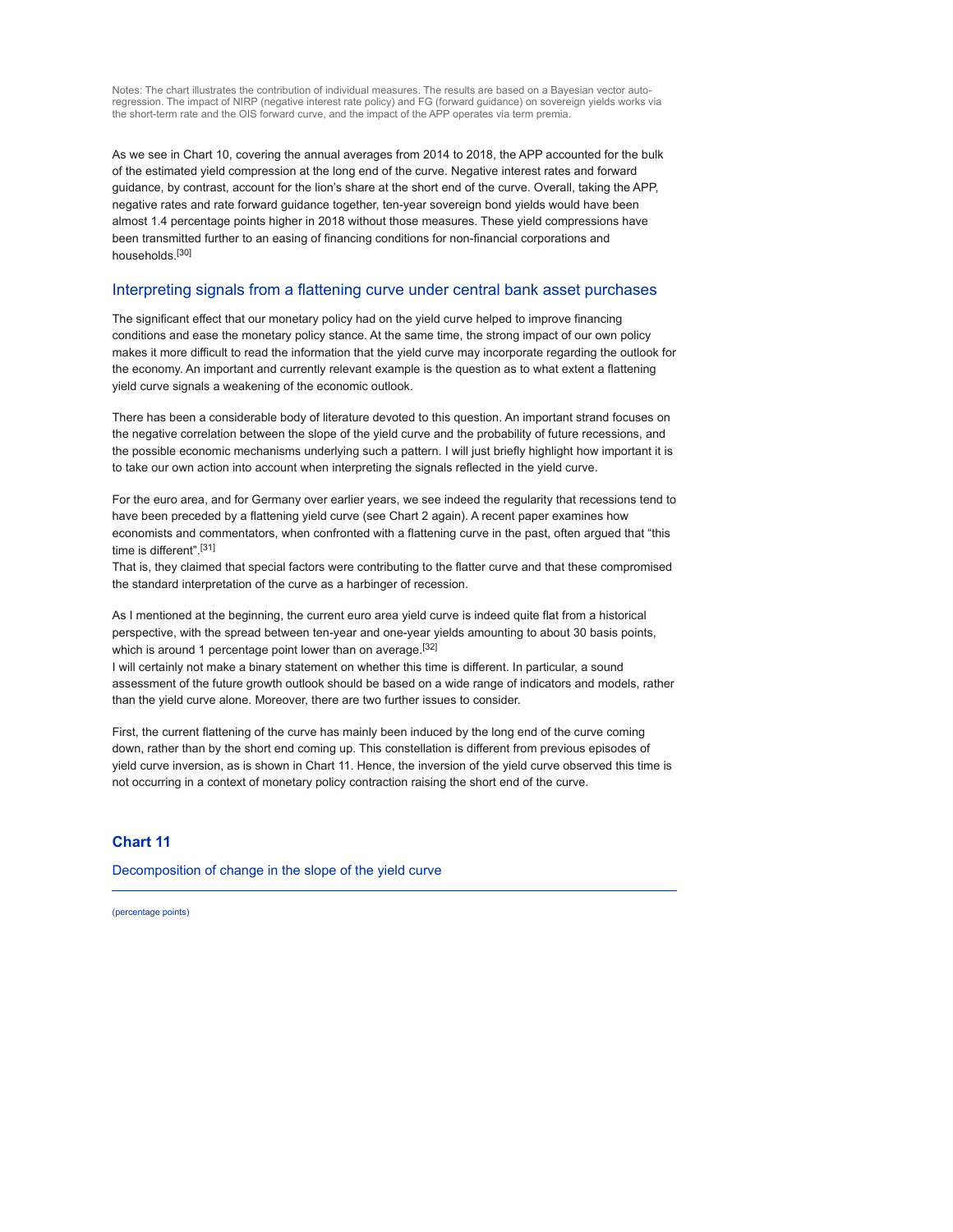

Sources: Bundesbank, OECD, Thomson Reuters and ECB calculations.

Notes: Update of the corresponding chart in De Backer et al. (2019). The changes in the slope of the yield curve are calculated from peak to trough. See the footnote of Chart 2 for more details regarding the underlying data.

### Chart 12

#### APP impact on the euro area OIS curve



Sources: ECB, based on Eser et al. (2019).

Notes: The blue line represents the overnight index swap (OIS) curve as of mid-November 2019. The yellow line represents an estimate of the corresponding counterfactual curve that would have prevailed in the absence of the APP.

Second, the flattening of the curve is to some extent driven by our own asset purchases conducted for the purpose of stimulating the economy. As is shown in Chart 12, one observes that the current slope would be around 70 basis points higher in the absence of the APP and thus much closer to the historical average.[33]

What we learn from this example is that we need to be careful when reading the yield curve especially during times when our own actions have a significant influence on it. Despite this caveat, we pay careful attention to the evolution of the yield curve, in order to assess the views of investors concerning future macroeconomic and policy developments and explore non-monetary factors that can influence term premia, such as global shifts in portfolio preferences, risk distributions and risk-absorbing capacity.

## **Conclusion**

Let me conclude. The yield curve plays a key role for the transmission of monetary policy, under both standard and non-standard policy measures. Our non-standard measures of negative interest rate policy and asset purchases brought down the overall level of the yield curve to a region that is, by definition, unreachable under a zero lower bound and contributed to a considerable flattening of the term structure. The lowering and flattening of the yield curve in turn eased financing conditions for non-financial corporations and households, contributed to spurring economic activity and helped bring inflation closer towards our aim.

From an analytical perspective, further study of the impact of innovative monetary policy measures is a necessity for central bankers and an opportunity for academics. While academic researchers have the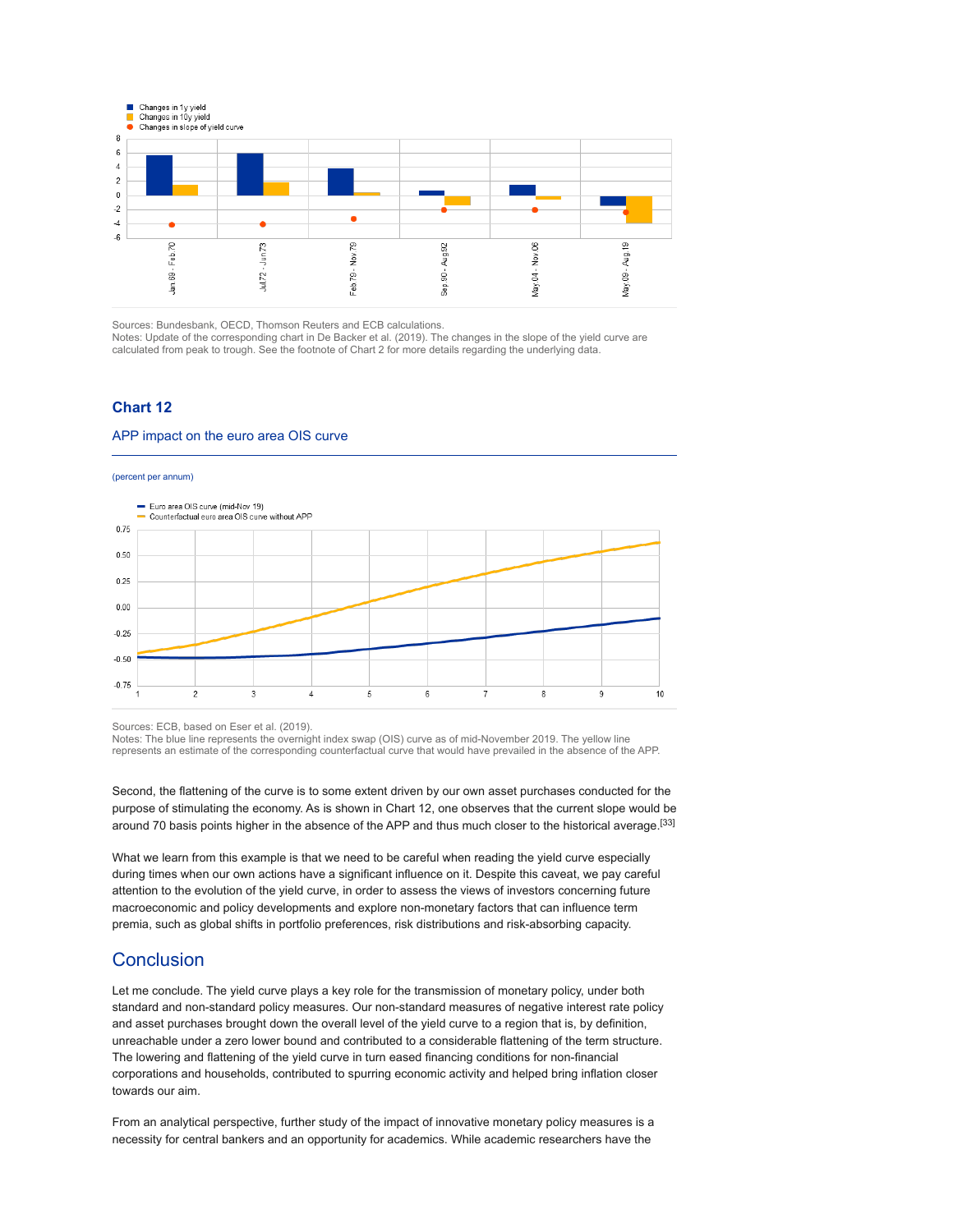privilege of being able to watch new policy measures unfold before scrutinising their impact, central bank researchers and decision-makers have to monitor the impact of policy in real time, and are forced to rely on sparse empirical evidence, especially if the policy measure is unprecedented.

There are many open issues regarding the interplay between the yield curve and monetary policy that require further research in my view. So let me finish with a little wish list or research agenda. First on the list should be a better understanding of the role of term premia in macroeconomic models. This includes a more thorough analysis of the transmission of quantitative easing through the duration channel, but also, more generally, a better integration of long-term rates in the transmission mechanism as formalised in DSGE models. [34]

Second is an improved modelling of long-term trends. Both the macro and the asset pricing literature seem to have understood the importance of taking time-varying long-run equilibria into account, but a coherent treatment within macro finance models would be desirable.<sup>[35]</sup> And a third theme is an improved modelling of cross-country interrelations: this pertains to a more refined understanding of the workings of quantitative easing in a currency union, but also to the spillovers of policy-induced yield curve changes across different currency areas.[36],[37] Finally, one question is whether changes in long-term rates that are due to changes in the risk-less rate versus the term premium have similar effects on spending and the economy.

On these and other topics concerning the interplay between monetary policy and the yield curve, I look forward to learning from new academic research – including the future contributions of the UCL research community. Thank you for your attention.

[1] I am grateful to Wolfgang Lemke for his contribution to this speech.

[2] On how to measure the risk-free rate in the euro area appropriately, see European Central Bank (2014), "Euro area risk-free interest rates: measurement issues, recent developments and relevance to monetary policy", Monthly Bulletin July

[3] Some of the long time series shown in Chart 1 are from Jordà, Ò., Knoll, K., Kuvshinov, D., Schularick, M. and Taylor, A. M. (2019), "The rate of return on everything, 1870–2015", The Quarterly Journal of Economics, 134(3), pp. 1225-1298.

[4] Today, I will not discuss the potential non-policy drivers of the secular downward trend in rates that I mentioned earlier. This is an important discussion, in which the decline of the natural real rate of interest plays a central role. Its measurement, an understanding of its drivers and its relevance to monetary policy are crucial issues that are in the spotlight of academic research and central bank discussions. See, amongst others, Brand, C., Bielecki, M. and Penalver, A. (2018), "The natural rate of interest: estimates, drivers, and challenges to monetary policy", Occasional Paper Series, No 217, ECB; Bauer, M. D. and Rudebusch, G. D. (2019), "Interest Rates Under Falling Stars", Federal Reserve Bank of San Francisco Working Paper 2017-16; Kiley, M. T. (2019), "The Global Equilibrium Real Interest Rate: Concepts, Estimates, and Challenges", Finance and Economics Discussion Series 2019-076, Board of Governors of the Federal Reserve System; and Clarida, R. H. (2019), "Monetary Policy, Price Stability, and Equilibrium Bond Yields: Success and Consequences", Speech at the High-Level Conference on Global Risk, Uncertainty, and Volatility, Zurich, 12 November. I will discuss the drivers of the low level of rates in another speech later this week.

[5] Modelling and interpreting the level and the shape of the yield curve is an active field of research. Since Irving Fisher's "Appreciation and Interest" and John Hicks's "Value and Capital", which are sometimes referenced as the earliest formalisations of the expectations hypothesis of the term structure, hundreds of research papers on the joint dynamics of bond yields of different maturities have been produced. This work spans (i) purely econometric studies trying to capture salient time series features of term structure dynamics; (ii) a rich finance literature studying the pricing of bonds and interest rate derivatives in a no-arbitrage framework; and (iii) a host of reducedform or structural models trying to link the yield curve to macroeconomic variables. Traditionally, and especially recently, central bank economists have been quite active in that type of research.

[6] See Darracq Pariès, M., Moccero, D., Krylova, E. and Marchini, C. (2014), "The retail bank interest rate pass-through: the case of the euro area during the financial and sovereign debt crisis", Occasional Paper, No 155, ECB; and European Central Bank (2017), "MFI lending rates: pass-through in the time of non-standard monetary policy", Economic Bulletin, Issue 1.

[7] See Gürkaynak, R., Sack, B. and Swanson, E. (2005), "Do Actions Speak Louder Than Words? The Response of Asset Prices to Monetary Policy Actions and Statements", International Journal of Central Banking, 1(1), pp. 55-93.

[8] See, e.g., Altavilla, C., Brugnolini, L., Gürkaynak, R. S., Motto, R. and Ragusa, G. (forthcoming), "Measuring euro area monetary policy", Journal of Monetary Economics. For similar approaches, see also Cieslak, A. and Schrimpf, A. (forthcoming), "Non-Monetary News in Central Bank Communication", Journal of International Economics; and Leombroni, M., Vedolin, A., Venter, G. and Whelan, P. (2018), "Central Bank Communication and the Yield Curve", CEPR Discussion Papier 12970.

[9] As a general pattern stipulated in most models, the short-term rate is typically expected to revert back to some long-term mean. With (changes in) long rates being equal to (changes in) average short rates under the expectations hypothesis, the contemporaneous impact on the long rate thus depends on the persistence of the short rate.

[10] See, e.g., Cochrane, J. H. and Piazzesi, M. (2008), "Decomposing the Yield Curve", Working Paper, University of Chicago.

[11] It is important to keep in mind that term premia are not directly observable: decomposing observed bond yields into the expectations component and term premia requires econometric modelling, which is subject to considerable estimation and model uncertainty. For an overview see Cohen, B., Hördahl, P. and Xia, D. (2018), "Term premia: models and some stylised facts", BIS Quarterly Review, September, pp. 79-90. Most recently, researchers have highlighted that the level and dynamics of estimated term premia depend considerably on how the long-horizon expectation of short-term rates is modelled: linking those future end-points to the time-varying levels of the natural rate gives rise to term premia that display less of a trend decline than those from commonly used models with a time-constant equilibrium rate, see Bauer and Rudebusch (2019) op. cit. Recent research by ECB economists on the euro area finds similar evidence.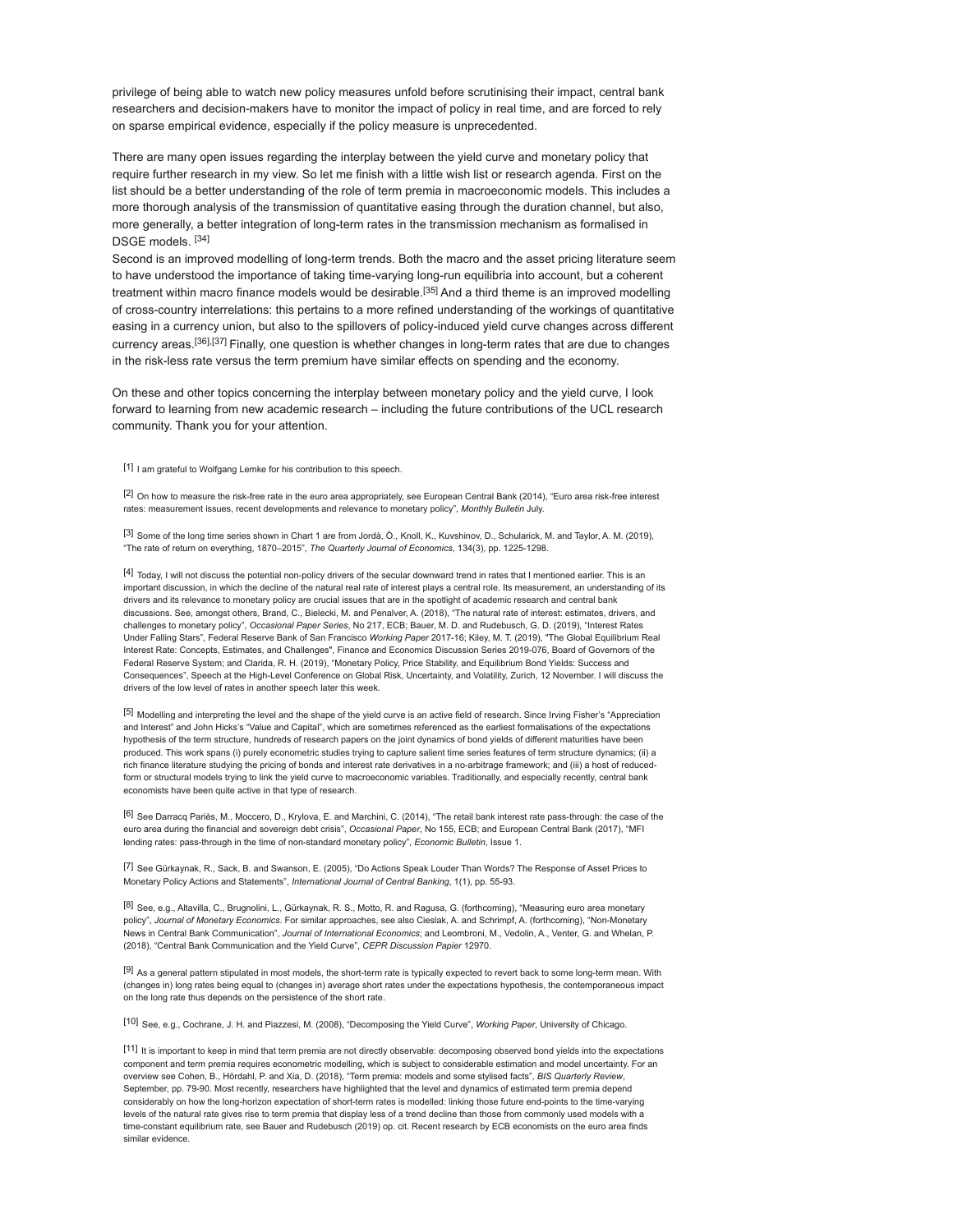[12] The exercise is based on the model by Geiger, F. and Schupp, F. (2018), "With a little help from my friends: Survey-based derivation of euro area short rate expectations at the effective lower bound", Bundesbank Discussion Paper, No 27.

[13] Hanson, S. G. and Stein, J. C. (2015), "Monetary Policy and Long-Term Real Rates", Journal of Financial Economics, 115(3), pp. 429-448.

[14] See Ruge-Murcia, F.-J. (2006), "The expectations hypothesis of the term structure when interest rates are close to zero", Journal of Monetary Economics, 53, pp. 1409-1424.

[15] See Lemke, W. and Vladu, A. (2017), "Below the zero lower bound: a shadow-rate term structure model for the euro area", Working Paper Series, No 1991, ECB; Rostagno, M., Altavilla, C., Carboni, C., Lemke, W., Motto, R., Saint-Guilhem, A., Yiangou, J. (2019), "A Tale of Two Decades: the ECB's Monetary Policy at 20", ECB mimeo; and Bottero, M., Minoiu, C., Peydro, J.-L., Polo, A, Presbitero, A., Sette, E. (2019), "Negative Monetary Policy Rates and Portfolio Rebalancing: Evidence from Credit Register Data", IMF Working Paper 19/44 and Wu, C., Xia, D., (2018), "Negative Interest Rate Policy and the Yield Curve", NBER Working Paper W25180.

[16] For a summary of the potential complementarities between negative rate policy, forward guidance, asset purchases and TLTROs see the respective matrix in Chapter 6 of Rostagno et al. (2019), op. cit.

[17] See, for example, Ryan and Whelan (2019), "Quantitative Easing and the Hot Potato Effect: Evidence from Euro Area Banks", Research Technical Paper, Central Bank of Ireland, Vol. 2019, No 1 on the hot potato effect.

[18] For an overview on the working of TLTRO, see European Central Bank (2017), "The targeted longer-term refinancing operations: an overview of the take-up and their impact on bank Intermediation", Box in Economic Bulletin, Issue 3.

[19] See, e.g., Bauer, M. D. and Rudebusch, G. D. (2014), "The Signalling Channel for Federal Reserve Bond Purchases", International Journal of Central Banking, 10(3), pp. 233-290. See also Broadbent, B. (2018), "The history and future of QE", Speech given at Society of Professional Economists, London, 23 July 2018, and Christensen, J. and Krogstrup, S. (forthcoming), "Transmission of Quantitative Easing: The Role of Central Bank Reserves", Economic Journal, who argue for another channel emphasising the relevance of reserves for the balance sheets of commercial banks.

[20] In addition to the press conferences following Governing Council meetings the events also include other public communication by ECB President Mario Draghi. At the press conference following the September 2014 Governing Council meeting, the first in the event cluster, the President explicitly answered a journalist's question with the words "Yes, it was discussed. QE was discussed. […]. A broad asset purchase programme was discussed, and some Governors made clear that they would like to do more".

[21] See Lemke, W. and Werner, T. (forthcoming), "Dissecting long-term Bund yields in the run-up to the ECB's public sector purchase programme", Journal of Banking and Finance.

[22] At the same time, the dominating role of the term premium is not a general feature or model artefact. As exemplified by the righthand bar in Chart 7, there are events where rate expectations are the dominating factor. The particular date shown there corresponds to an ECB press conference during the financial crisis that induced market participants to adjust markedly their policy rate expectations.

[23] This result is qualitatively in line with Joyce, M., Tong, M. and Woods, R. (2011), "The United Kingdom's quantitative easing policy: design, operation and impact", Bank of England Quarterly Bulletin 2011Q3 who find that "the fall in gilt yields cannot primarily be attributed to signalling effects […] Instead, it is consistent with the main effect coming through portfolio rebalancing". Bauer and Rudebusch (2014), op. cit., by contrast, find up to one half of the US LSAP effects on yields coming through signalling, challenging earlier literature giving less weight to this channel. In addition, Broadbent (2018) op. cit. argues that the effects of asset purchases and the relative importance of the channels through which they work can vary over time.

[24] Duration extraction was highlighted also as a prominent channel for the Federal Reserve's LSAP, see the seminal paper by Gagnon, J., Raskin, M., Remache, J. and Sack, B. (2011), "The Financial Market Effects of the Federal Reserve's Large-Scale Asset Purchases", International Journal of Central Banking, 7(1), pp. 3-43, which stresses exactly the type of mechanism that ECB staff tried to quantify for the euro area: "The LSAPs have removed a considerable amount of assets with high duration from the markets. With less duration risk to hold in the aggregate, the market should require a lower premium to hold that risk. This effect may arise because those investors most willing to bear the risk are the ones left holding it. Or, even if investors do not differ greatly in their attitudes toward duration risk, they may require lower compensation for holding duration risk when they have smaller amounts of it in their portfolios."

[25] Vayanos, D. and Vila, J. (2009), "A preferred-habitat model of the term structure of interest rates", NBER Working Paper, No 15487.

[26] For the euro area, flow effects are found to be small, yet sometimes significant, see, e.g., the overview in Arrata, W. and Nguyen, B. (2017), "Price impact of bond supply shocks: Evidence from the Eurosystem's asset purchase program", Banque de France Working Paper, No 623; as well as De Santis, R. and Holm-Hadulla, F. (2017), "Flow effects of central bank asset purchases on euro area sovereign bond yields: evidence from a natural experiment", *Working Paper Series*, No 2052, ECB; or Schlepper, K., Ryordan, R., Hofer, H., and Schrimpf, A. (2017), "Scarcity effects of QE: a transaction-level analysis in the Bund market", Deutsche Bundesbank Discussion Paper, 06/2017.

[27] For quantifying the yield curve impact via the duration channel in the United States and the euro area, see respectively Li, C. and Wei, M. (2013), "Term structure modelling with supply factors and the Federal Reserve's large-scale asset purchase programs", International Journal of Central Banking, 9(1), pp. 3–39; and Eser, F., Lemke, W., Nyholm, K., Radde, S. and Vladu, A. (2019), "Tracing the impact of the ECB's asset purchase programme on the yield curve", Working Paper Series, No 2293, ECB.

[28] See, e.g., Hammermann, F., Leonard, K., Nardelli, S. and von Landesberger, J. (2019), "Taking stock of the Eurosystem's asset purchase programme after the end of net asset purchases", Economic Bulletin, Issue 2, ECB; and Rostagno et al. (2019), op. cit.

[29] See again the respective matrix in Rostagno et al. (2019), op. cit.

[30] See Hammermann et al. (2019), op. cit.

[31] See De Backer, B., Deroose, M. and Van Nieuwenhuyze, Ch. (2019), "Is a recession imminent? The signal of the yield curve", NBB Economic Review, June, pp. 69-93.